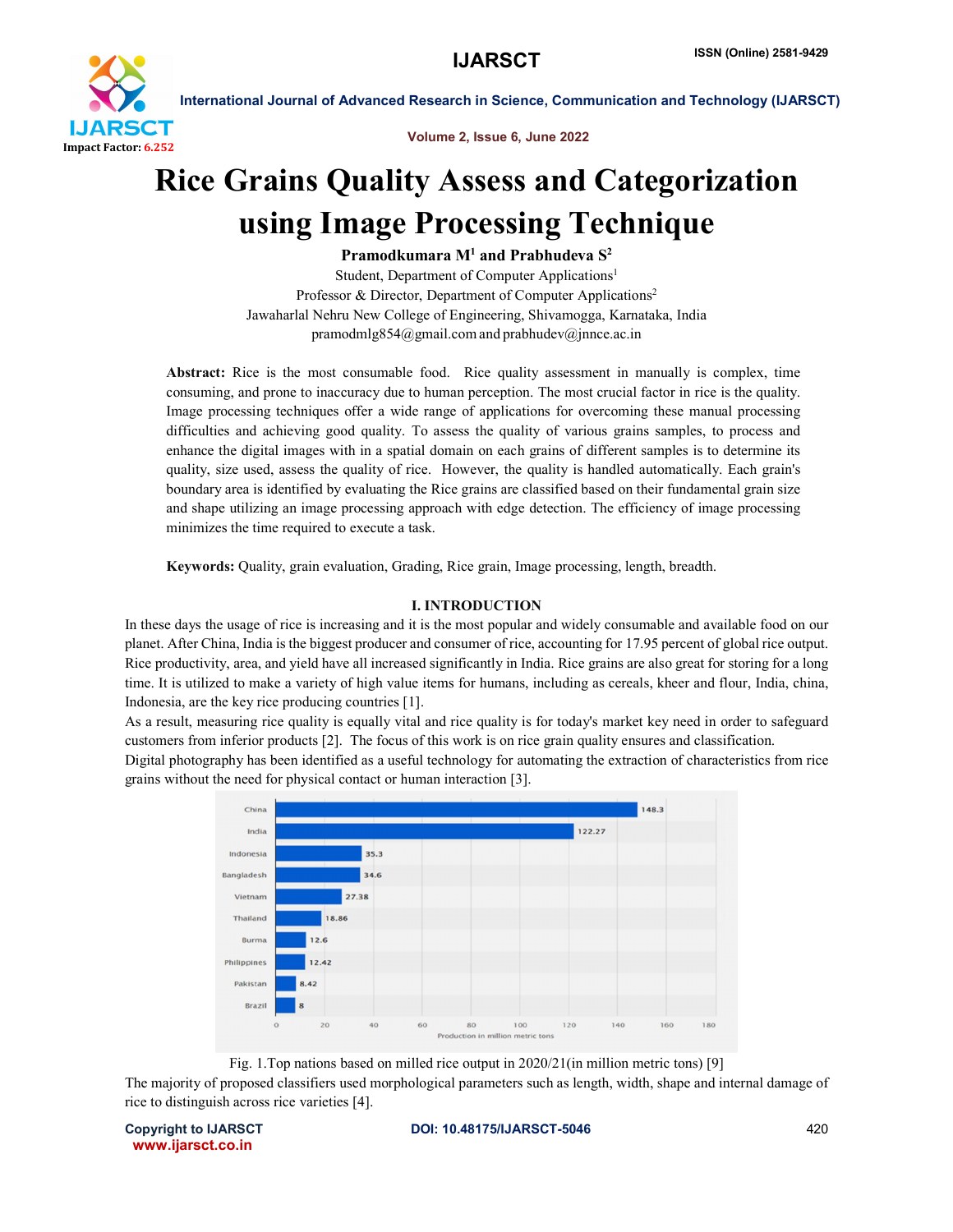

International Journal of Advanced Research in Science, Communication and Technology (IJARSCT)

## Volume 2, Issue 6, June 2022

Image processing technology is to count the number of rice seeds and categorize them on length, breadth and their length and width ratio. These classifiers accomplish their goals by employing shrinkage, morphological operation, and edge detection strategies [5].

Furthermore, the proposed methodologies aid in the identification of several damaged seeds as well as dust in seeds, thereby enhancing the quality of the product supplied on the market. The following fig.1 highlights as various nations need the milled rice.

## II. RELATED WORK

Many researchers have worked to determine the rice grain's quality*.* For example*, LengYan et al* (2004) [6] studied rice grain and determined the most effective technique for evaluating the grain's length, breadth.

Following the calculation of rice information. They employed a stereo vision approach to determine grain size and identifying Crease absence, presence in a grain sample. Crease is a term used to describe a line or black patch within grain grain's, finding three-dimensional information from digital images is called stereo vision. In 2012, *Banga and JagdeepSing* [7], have presented a method for determining rice grain quality. Rice was graded according to its size. To A high-resolution camera and a flatbed scanner were used to take pictures of the rice grains. Using a third party, the pictures were taken, then transformed to binary before being subjected to the morphological processes. Lastly, the object characteristics were recovered by determining the attributes of the image's related components. *Neelamegam P* and his colleagues used an image processing approach to assess rice quality. To categorize the Rice, they devised a neural network-based technique. Vinita Shah [8] suggested an approach based on a multi-layer feed-forward neural network with image processing algorithm that obtained great accuracy

## III. MATERIAL AND METHODOLOGY

The programming code was written using spider software. The number of rice seeds are counted and classified using image processing technologies according to their length-to-breadth ratio:

$$
L/B = \left\lfloor \frac{Avg\_length}{Avg\_breadth} \right\rfloor \times 10
$$

#### 3.1 Pre-processing

.

Preprocessing refers to the removal of extraneous variables from a picture such as noise, dust etc,. For the sake of separating the rice grains from the dark background, the threshold method is utilized. 'Threshold' is a technique for selecting regions of interest in an image while disregarding the unwanted sections.

#### 3.2 Shrinkage Morphological Operation

Rice grain properties that make them touchable are separated through erosion, while preserving the consistency of each specific characteristic. Following the erosion process comes the dilation process. Without re-joining the separated components, dilation aims to return deteriorated features to their former shape. The traits were taken from a sample of rice, namely the total number of pixels that were covered with grain in one region. A longer line might be drawn through something. The longest line may be drawn perpendicular to the main axis through an item. A rice grain is surrounded by a rectilinear boundaries box, and this rectangle's enclosing box's length provides the length. A rectangular box boundaries width is measured in units of meters.

# 3.3 Detection of Edge

On grayscale photos, the canny edge detector is used. It is an effective method for identifying edges and can reduce localization errors. It can also identify weak edges.

# 3.4 Object Measurements

Measurement demonstrates the number of rice grains. After determining edge detection methods are used on the image to count the quantity of rice grains, yielding endpoint values for each grain. The caliper is used to connect the ends and each grain should be measured for length and breadth.

www.ijarsct.co.in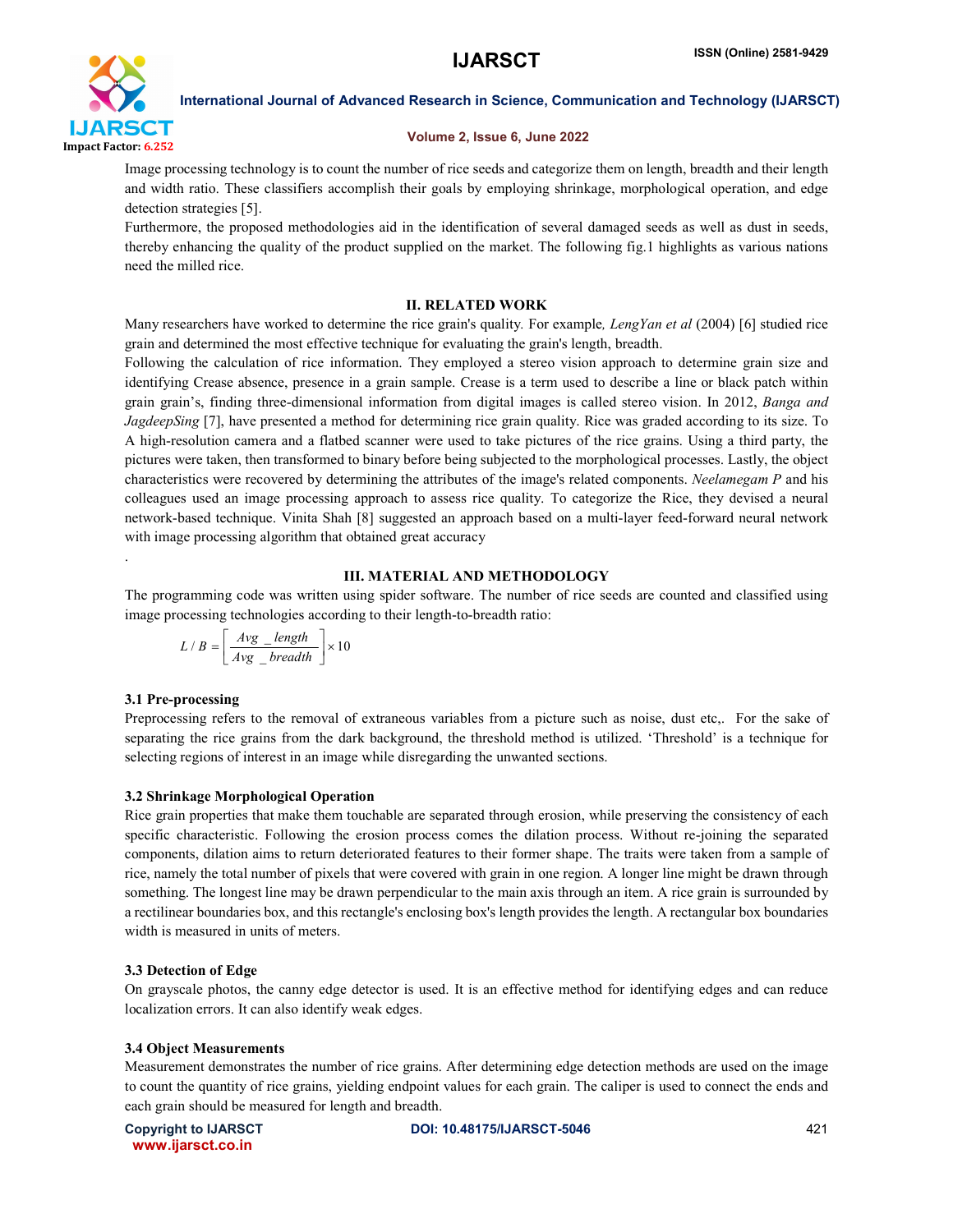

International Journal of Advanced Research in Science, Communication and Technology (IJARSCT)

#### Volume 2, Issue 6, June 2022

#### 3.5 Object Categorization

Classification necessitates the use of all standard, measured, and computed outcomes. The standard source for measuring rice size and form is the Laboratories Handbook on Rice Grain Quality, Directorate of Rice Research Hyderabad. Rice grain categorization is done according to the standard database. The figure 2 depicts the work flow of the entire process.



Figure 2: Work flow diagram

# IV. RESULTS AND DISCUSSIONS

It divides the rice grain sample into several groups and analyses its quality depending on its aspect ratio. This work focuses on detecting rice grains or calculating the quantity of rice grains in a given sample, however, this research focuses on analyzing the quality of rice samples and categorizing them. Rice quality was determined using factors such as length, breadth, and the length-breadth ratio, as well as whether or not any dust was present. Slender, Medium, Bold, and Round are some of the other categorization based on the size of the sample rice. This feature will be able to save a lot of time and human effort since the quality of grains in the samples should be more than 90 percent correct and it should be appropriate for grading huge quantities of grains effectively, which would otherwise take a lot of time in manual analysis process.



Fig. 3. Input image of Rice Grains Sample

www.ijarsct.co.in

Copyright to IJARSCT **DOI: 10.48175/IJARSCT-5046** 422